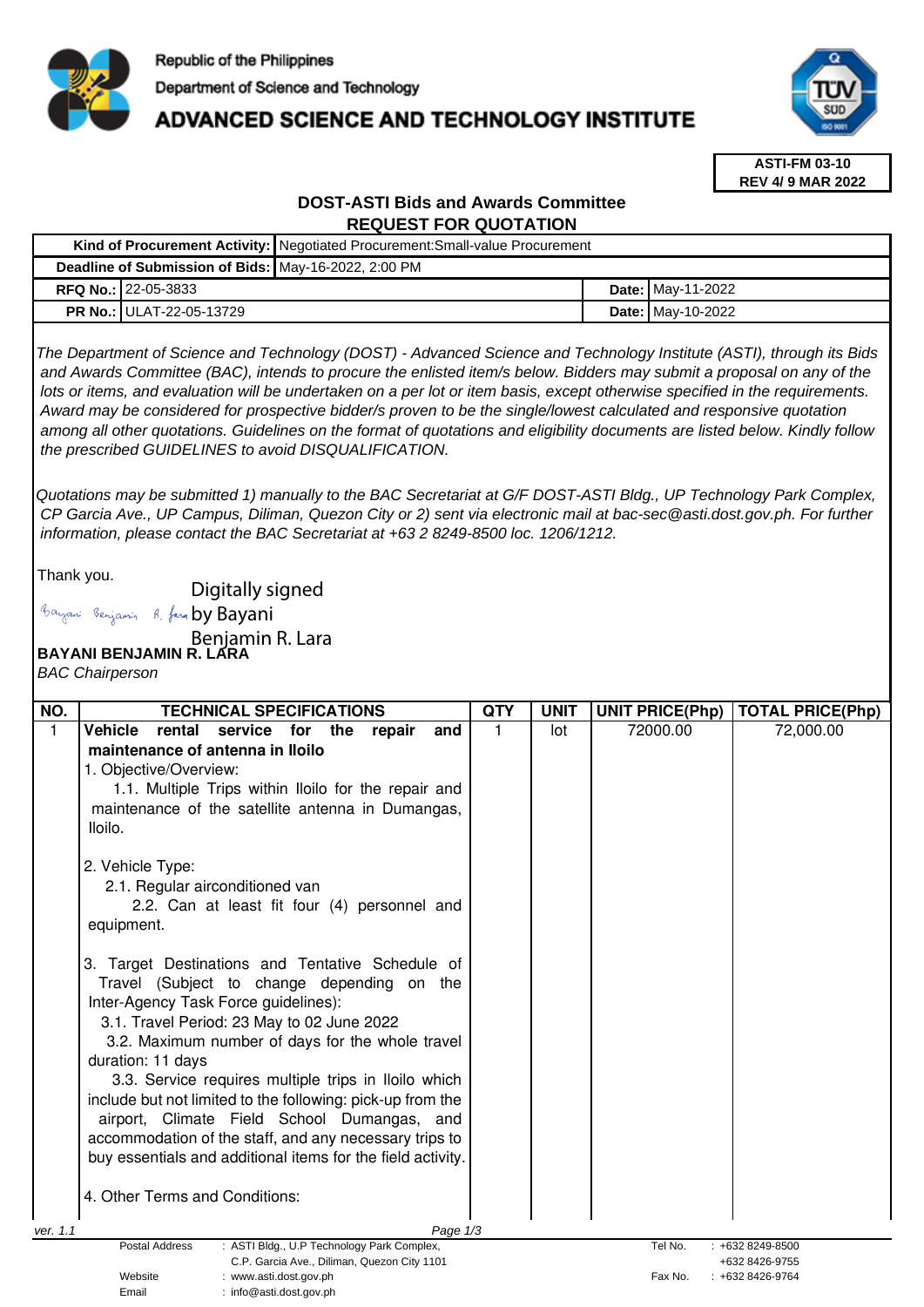| 4.2.2. Driver's meals;<br>4.2.3 Gasoline expenses;<br>4.2.4. Other miscellaneous expenses that may<br>arise during the travel, and<br>4.2.5. Taxes and other charges.<br>4.3. Start and end time shall be confirmed by the<br>Procurement Management Section, at least two (2)<br>days before the actual travel.<br>5. Payment Terms<br>5.1. Government terms, no advance payment.<br>5.2. Billing/Invoice and trip ticket must be submitted<br>upon conclusion of travel.<br>5.3. No payment shall be made for the services that<br>were not delivered under this contract. |  |
|------------------------------------------------------------------------------------------------------------------------------------------------------------------------------------------------------------------------------------------------------------------------------------------------------------------------------------------------------------------------------------------------------------------------------------------------------------------------------------------------------------------------------------------------------------------------------|--|
| 4.1. COVID-19 Clearance<br>4.1.1. One (1) driver must be assigned for the<br>whole duration of the travel.<br>4.1.2. Driver must be fully vaccinated against<br>COVID-19.<br>4.1.2.1. A digital copy of the vaccination card<br>must be submitted at the time of bidding to serve as<br>proof of the driver's vaccination.<br>4.2. Quotation must be inclusive of the following:<br>4.2.1. Driver's fee;                                                                                                                                                                     |  |

#### **GUIDELINES**

# **A. Content and Format of Quotations**

- 1. The Quotation/s must include the RFQ Number or the PR Number indicated above
- 2. Bidders must specify the BRAND NAMES and MODEL NAMES/NUMBER for the following goods:
	- a. Computer and electronic equipment and its accessories or peripherals
	- b. Software applications, programs, and digital licenses
	- c. Commercial off-the-shelf electronic devices or components
- 3. The Quotation/s must indicate the registered business name of the company (or individual), business address
- and contact number. It must also include the full name and signature of the company's authorized representative.
- 4. BIR Certificate of Registration for new DOST-ASTI suppliers.

#### **B. Eligibiliy Requirements**

Pursuant to Annex "H" or Consolidated Guidelines for the Alternative Methods of Procurement of the 2016 Implementing Rules and Regulations (IRR) of Republic Act (RA) No. 9184, the following documents shall be submitted except for Repeat Order, Shopping under Section 52.1(a), and Negotiated Procurement under Sections 53.1 (Two-Failed Biddings), and 53.5 (Agency-to-Agency):

#### **For Procurement of Goods**

- 1. Upon submission of quotation
	- a. Valid PhilGEPS Registration Number / Organization ID
	- b. Valid Mayor's/Business Permit
- 2. Upon issuance of Notice of Award (NOA)
	- a. Omnibus Sworn Statement (shall be required only for procurement projects with ABC above P50,000.00)
	- b. Income/Business Tax Return (For ABCs above P500,000.00)